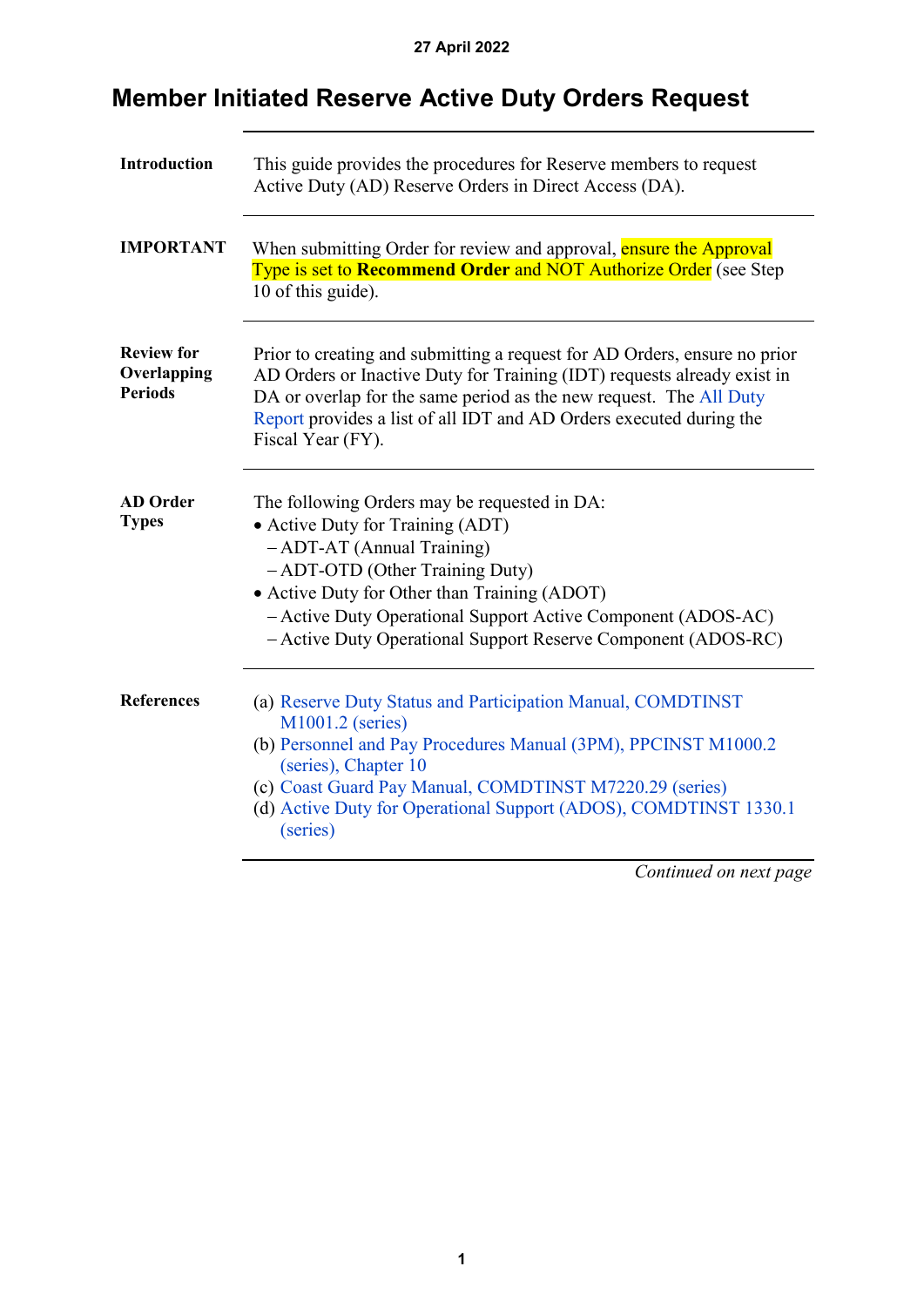Procedures See below.

| <b>Step</b> | <b>Action</b>                                                                                         |                           |                                                                                            |                                                                                |                                                                                  |  |  |
|-------------|-------------------------------------------------------------------------------------------------------|---------------------------|--------------------------------------------------------------------------------------------|--------------------------------------------------------------------------------|----------------------------------------------------------------------------------|--|--|
|             | Select 12 More  from the Tasks column of the Employee pagelet.                                        |                           |                                                                                            |                                                                                |                                                                                  |  |  |
|             | <b>Employee</b>                                                                                       |                           |                                                                                            |                                                                                | 2 తా                                                                             |  |  |
|             | <b>Tasks</b><br><b>PCS eResumes</b>                                                                   | <b>View</b><br>My Profile |                                                                                            |                                                                                |                                                                                  |  |  |
|             | My Airport Terminal                                                                                   |                           | My Global Email Address                                                                    |                                                                                |                                                                                  |  |  |
|             | <b>Emergency Contacts</b>                                                                             |                           | <b>Member Training Rating</b>                                                              |                                                                                |                                                                                  |  |  |
|             | <b>Home and Mailing Address</b>                                                                       |                           | My Reserve Points Statement                                                                |                                                                                |                                                                                  |  |  |
|             | <b>Phone Numbers</b>                                                                                  |                           | My Reserve Drills                                                                          |                                                                                |                                                                                  |  |  |
|             | Allotments                                                                                            |                           | View My Payslips (AD/RSV)                                                                  |                                                                                |                                                                                  |  |  |
|             | <b>Direct Deposit</b>                                                                                 |                           | My Dependent Information                                                                   |                                                                                |                                                                                  |  |  |
|             | W-4 Tax Information USA                                                                               |                           | My Employee Reviews                                                                        |                                                                                |                                                                                  |  |  |
|             | All Duty Report                                                                                       |                           | My Employee Review Summary                                                                 |                                                                                |                                                                                  |  |  |
|             | 12 More                                                                                               | 8 More                    |                                                                                            |                                                                                |                                                                                  |  |  |
|             |                                                                                                       |                           |                                                                                            |                                                                                |                                                                                  |  |  |
|             |                                                                                                       |                           |                                                                                            |                                                                                |                                                                                  |  |  |
|             |                                                                                                       |                           |                                                                                            |                                                                                |                                                                                  |  |  |
|             | <b>Select FSMS My Reserve Orders.</b><br>CG AD Self Service: Employee                                 |                           |                                                                                            |                                                                                |                                                                                  |  |  |
|             | <b>Tasks</b>                                                                                          |                           |                                                                                            |                                                                                |                                                                                  |  |  |
|             | PCS eResumes<br>Careers site to create an applicant profile, search and apply for jobs. PCS eResumes. |                           | <b>My Airport Terminal</b><br>My Airport Terminal Orders                                   | <b>Emergency Contacts</b><br>Add or update your emergency contact information. |                                                                                  |  |  |
|             | Home and Mailing Address                                                                              |                           | <b>Phone Numbers</b><br>Add or update phone numbers, or specify your primary phone number. | <b>Allotments</b>                                                              |                                                                                  |  |  |
|             | Direct Deposit<br>This link will take you to view and/or change your EFT/Direct Deposit.              |                           | <b>W-4 Tax Information USA</b><br>Review or change your W-4 information                    | All Duty Report<br>All Duty Report                                             | This link will take you to view, add, change, or stop your voluntary deductions. |  |  |
|             | Thrift Savings Plan<br>The Review a summary of your savings plan enrollments                          |                           | <b>Ethnic Groups</b><br><b>Ethnic Groups</b>                                               | <b>Annual Screening Questionnaire</b><br>Annual Screening Questionnaire        |                                                                                  |  |  |
|             | BAH Dep Data Verification<br>BAH Dependency Data Verification                                         |                           | <b>My Reserve Orders</b><br>View/Update Reserve Orders                                     | <b>My Assignments Endorsements</b><br>My Assignments Endorsements              |                                                                                  |  |  |
|             | My Email Addresses                                                                                    |                           | My Member Info<br>XMLP report that contains the Member Information                         | My eResume<br>My eResume Submission Report                                     |                                                                                  |  |  |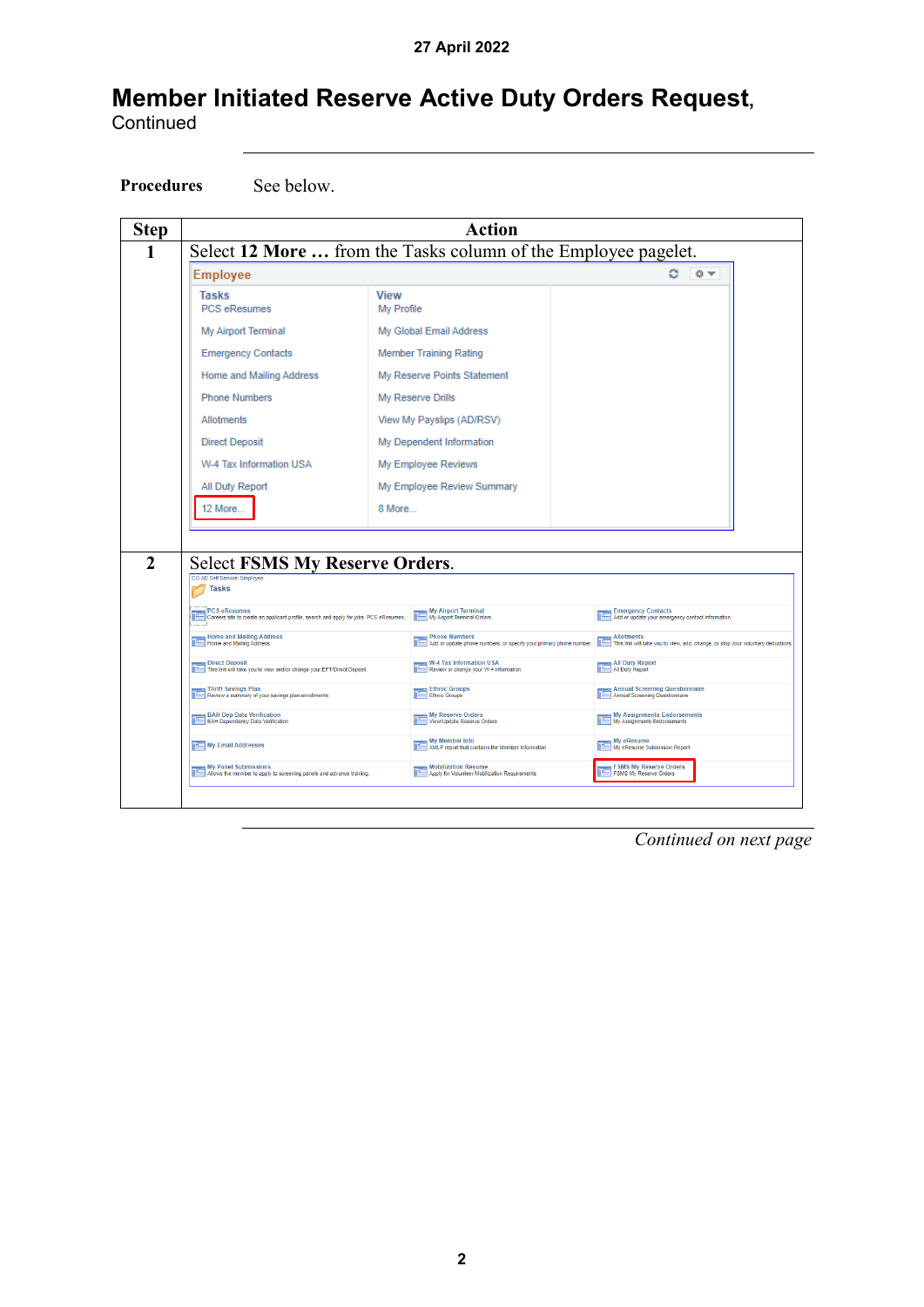#### **Procedures**,

continued

| <b>Step</b>             | <b>Action</b>                                                                                 |  |  |  |  |
|-------------------------|-----------------------------------------------------------------------------------------------|--|--|--|--|
| $\overline{\mathbf{3}}$ | The FSMS My Reserve Orders page will display. Click Add a New Value.                          |  |  |  |  |
|                         | <b>NOTE:</b> It is important to review for any existing or overlapping AD Orders              |  |  |  |  |
|                         | (see Important Information section). You may also click Search and review the                 |  |  |  |  |
|                         | Search Results for any existing or overlapping AD Orders.                                     |  |  |  |  |
|                         | <b>FSMS RSV Orders</b>                                                                        |  |  |  |  |
|                         | Enter any information you have and click Search. Leave fields blank for a list of all values. |  |  |  |  |
|                         |                                                                                               |  |  |  |  |
|                         | <b>Find an Existing Value</b><br>Add a New Value                                              |  |  |  |  |
|                         | $\blacktriangledown$ Search Criteria                                                          |  |  |  |  |
|                         |                                                                                               |  |  |  |  |
|                         | Empl ID begins with $\sim$<br>1234567                                                         |  |  |  |  |
|                         | $Empl$ Record $=$                                                                             |  |  |  |  |
|                         | Trans $ D $ =<br>v                                                                            |  |  |  |  |
|                         | Duty Type $=$<br>v                                                                            |  |  |  |  |
|                         | Begin Date $=$<br>Ħ<br>v                                                                      |  |  |  |  |
|                         | $End$ Date $=$<br>Ħ                                                                           |  |  |  |  |
|                         | National ID begins with v                                                                     |  |  |  |  |
|                         | Name begins with $\sim$                                                                       |  |  |  |  |
|                         | Last Name begins with $\vee$                                                                  |  |  |  |  |
|                         | Order Status $=$<br>◡                                                                         |  |  |  |  |
|                         | Duty Department begins with $\sim$                                                            |  |  |  |  |
|                         | <b>Case Sensitive</b>                                                                         |  |  |  |  |
|                         | Basic Search<br>Save Search Criteria<br>Clear<br>Search                                       |  |  |  |  |
|                         |                                                                                               |  |  |  |  |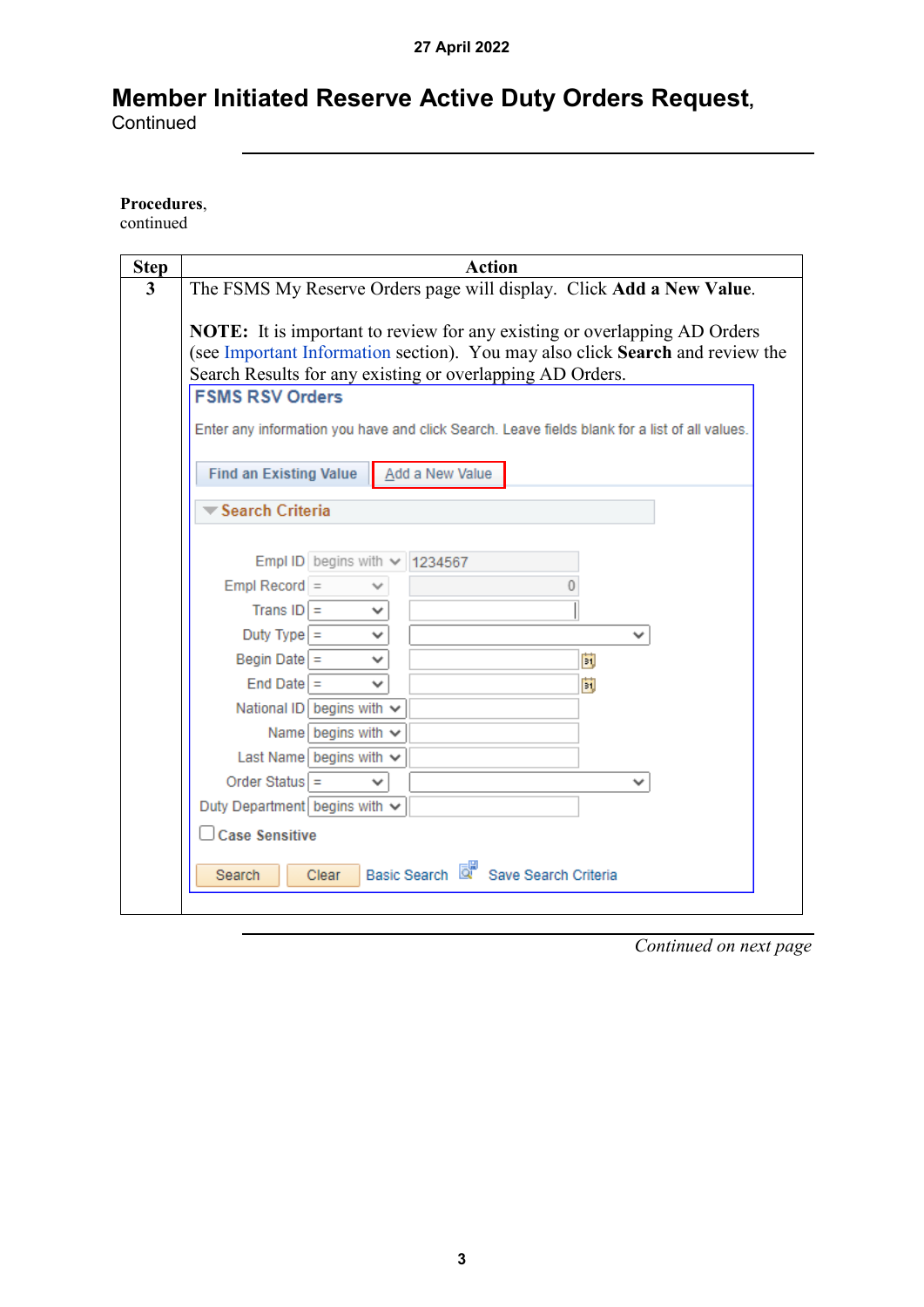#### **Procedures**,

continued

| <b>Step</b>             | <b>Action</b>                                                    |                                |
|-------------------------|------------------------------------------------------------------|--------------------------------|
| $\overline{\mathbf{4}}$ | Using the Duty Type drop-down, select the appropriate duty type. |                                |
|                         |                                                                  |                                |
|                         |                                                                  |                                |
|                         | <b>FSMS RSV Orders</b>                                           | Act Dty Operational Support-AC |
|                         | <b>Add a New Value</b><br><b>Find an Existing Value</b>          | Act Dty Operational Support-RC |
|                         |                                                                  | Active Duty for Health Care    |
|                         | Empl ID 1234567<br><b>Empl Record</b><br>$\overline{0}$          | Active Duty for Training-AT    |
|                         | <b>Trans ID</b><br>$\overline{0}$                                | Active Duty for Training-OTD   |
|                         | Duty Type<br>✓<br>苘<br><b>Begin Date</b>                         | <b>Extended Active Duty</b>    |
|                         | End Date<br>Ħ                                                    | Initial Act Duty Training-IADT |
|                         | Add                                                              | Invol Active Duty, Title 10    |
|                         |                                                                  | Invol Active Duty, Title 14    |
|                         |                                                                  | <b>Medical Hold</b>            |
| 5                       | Enter a Begin Date and End Date for the Order, then click Add.   |                                |
|                         | <b>FSMS RSV Orders</b>                                           |                                |
|                         | <b>Add a New Value</b><br><b>Find an Existing Value</b>          |                                |
|                         | Empl ID 1234567                                                  |                                |
|                         | <b>Empl Record</b><br>$\overline{0}$                             |                                |
|                         | $\Omega$<br><b>TransID</b>                                       |                                |
|                         | Duty Type Active Duty for Training-AT<br>✓                       |                                |
|                         | Begin Date 02/14/2022<br>E                                       |                                |
|                         | End Date 02/25/2022<br>EU                                        |                                |
|                         | Add                                                              |                                |
|                         |                                                                  |                                |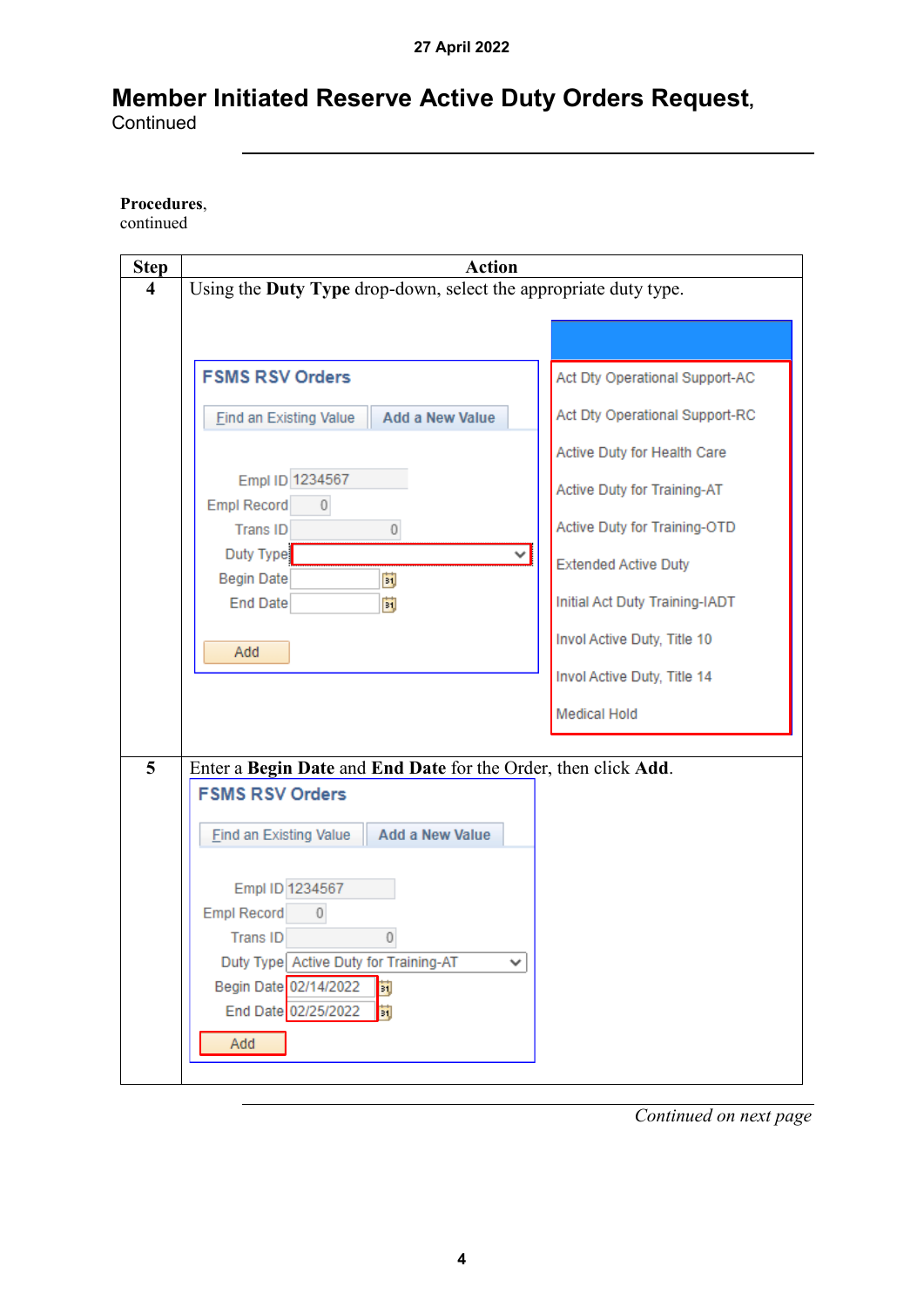Continued

#### **Procedures**,

continued

| <b>Step</b> |                                                                                                                                                                                                                                                                                                                                                                                                                                                             | <b>Action</b>                                                                                                                                                                                                                                                                |  |  |  |  |
|-------------|-------------------------------------------------------------------------------------------------------------------------------------------------------------------------------------------------------------------------------------------------------------------------------------------------------------------------------------------------------------------------------------------------------------------------------------------------------------|------------------------------------------------------------------------------------------------------------------------------------------------------------------------------------------------------------------------------------------------------------------------------|--|--|--|--|
| 6           | The Reserve Orders page will pre-populate with the following information based                                                                                                                                                                                                                                                                                                                                                                              |                                                                                                                                                                                                                                                                              |  |  |  |  |
|             | on the member's status and information entered in Steps $4 \& 5$ :                                                                                                                                                                                                                                                                                                                                                                                          |                                                                                                                                                                                                                                                                              |  |  |  |  |
|             | $\bullet$ Trans ID                                                                                                                                                                                                                                                                                                                                                                                                                                          | • Order Type                                                                                                                                                                                                                                                                 |  |  |  |  |
|             | · Order Begin Date                                                                                                                                                                                                                                                                                                                                                                                                                                          | • Order Status                                                                                                                                                                                                                                                               |  |  |  |  |
|             | • Order End Date                                                                                                                                                                                                                                                                                                                                                                                                                                            | $\bullet$ Duty Type                                                                                                                                                                                                                                                          |  |  |  |  |
|             | $\bullet$ # of Days / Term                                                                                                                                                                                                                                                                                                                                                                                                                                  | • Authority                                                                                                                                                                                                                                                                  |  |  |  |  |
|             | • Duty Department                                                                                                                                                                                                                                                                                                                                                                                                                                           | · TRAYPAY CAT                                                                                                                                                                                                                                                                |  |  |  |  |
|             | • Empl Category                                                                                                                                                                                                                                                                                                                                                                                                                                             |                                                                                                                                                                                                                                                                              |  |  |  |  |
|             | Complete the Basic Information section (refer to Step 7 for a description of<br>each of the fields).<br><b>Reserve Orders</b><br><b>Travel</b><br><b>Notes</b><br>Funding<br>Leave<br><b>EMP</b><br><b>KAYLEE FRYE</b><br><b>Trans ID:</b><br>$\theta$<br>Order Begin Date: 02/14/2022<br><b>Order End Date:</b><br>02/25/2022<br># of Days / Term:<br>12 / ShortTerm<br><b>Duty Department:</b><br><b>Empl Category:</b><br>SEL<br><b>Selected Reserve</b> | Approval<br>Empl ID: 1234567<br><b>Empl Record:</b><br>0<br>Go<br><b>Order Action:</b><br>Order Type:<br>Reserve<br>Order Status: Proposed<br>Duty Type: Active Duty for Training-AT<br>10 U.S.C. 12301(b)<br><b>Authority:</b><br><b>TRAYPAY CAT: A</b> Drilling Pay Status |  |  |  |  |
|             | <b>Basic Information</b>                                                                                                                                                                                                                                                                                                                                                                                                                                    |                                                                                                                                                                                                                                                                              |  |  |  |  |
|             | Purpose:<br>Q<br><b>Payment for Duty:</b><br><b>Payment for Travel:</b><br>*Duty Department:<br>$\alpha$<br><b>Dept Benefiting:</b><br>007496<br><b>Dept Funding:</b><br>008073<br>Days of ADT-AT Satisfied:<br>12<br>Govt Credit Card Holder: □<br><b>Authority (Ref):</b><br>Auth. Official (Name, Rank):                                                                                                                                                 | Route for Authorization<br>Q SEC ST PETE ADMIN/PERS DIV<br>Q D7 PLNG & FORCE RDNS DIV (DX)                                                                                                                                                                                   |  |  |  |  |
|             | Contingency                                                                                                                                                                                                                                                                                                                                                                                                                                                 |                                                                                                                                                                                                                                                                              |  |  |  |  |
|             | Compliance                                                                                                                                                                                                                                                                                                                                                                                                                                                  |                                                                                                                                                                                                                                                                              |  |  |  |  |
|             | <b>O</b> Save                                                                                                                                                                                                                                                                                                                                                                                                                                               | <b>E.</b> Add                                                                                                                                                                                                                                                                |  |  |  |  |
|             |                                                                                                                                                                                                                                                                                                                                                                                                                                                             |                                                                                                                                                                                                                                                                              |  |  |  |  |

*Continued on next page*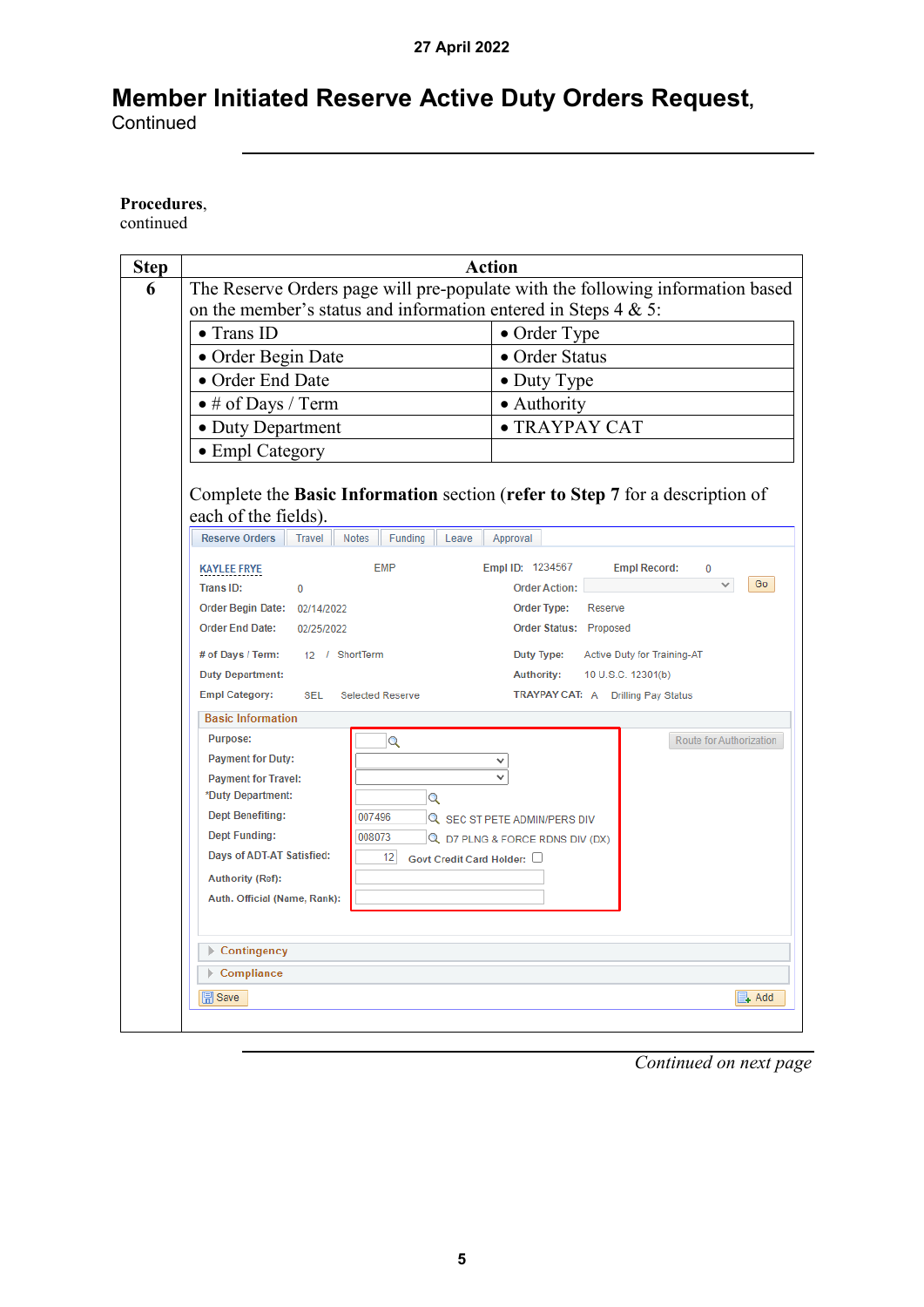#### **Procedures**,

continued

| <b>Action</b>             |                                                        |  |  |  |
|---------------------------|--------------------------------------------------------|--|--|--|
|                           |                                                        |  |  |  |
| Field                     | <b>Description</b>                                     |  |  |  |
| <b>Purpose</b>            | Using the Lookup, select the Purpose of Duty or        |  |  |  |
|                           | reason for the Order.                                  |  |  |  |
| <b>Payment for Duty</b>   | Using the drop-down, select the payment type:          |  |  |  |
|                           | • No Duty Pay (Points Only) – used if member is        |  |  |  |
|                           | performing Active Duty for retirement points only.     |  |  |  |
|                           | • Pay and Allowances – used if member is performing    |  |  |  |
|                           | Active Duty for pay/allowances.                        |  |  |  |
| <b>Payment for Travel</b> | Using the drop-down, select the appropriate payment    |  |  |  |
|                           | for travel:                                            |  |  |  |
|                           | • Multiple Travel Claims – used if member will be on   |  |  |  |
|                           | extended orders and authorized to submit multiple      |  |  |  |
|                           | travel claims.                                         |  |  |  |
|                           | • Single Travel Claim – used if member will be         |  |  |  |
|                           | submitting a single travel claim upon completion of    |  |  |  |
|                           | orders.                                                |  |  |  |
|                           | • No Travel Pay – used if a travel payment is not      |  |  |  |
|                           | authorized IAW the JTR.                                |  |  |  |
| *Duty Department          | For Short-term Orders (short-term ADOS or              |  |  |  |
|                           | Involuntary Orders), enter the Department ID of the    |  |  |  |
|                           | member's current permanent duty station (PDS).         |  |  |  |
|                           | For Long-term Orders (long-term ADOS or EAD            |  |  |  |
|                           | Orders), enter the Department ID where Duty will be    |  |  |  |
|                           | performed.                                             |  |  |  |
| <b>Dept Benefitting</b>   | Defaults to the member's PDS. Enter the Department     |  |  |  |
|                           | ID where the Duty will be performed (if different than |  |  |  |
|                           | PDS).                                                  |  |  |  |
| <b>Dept Funding</b>       | Default to the department associated with the Dept     |  |  |  |
|                           | Benefitting but may be changed to the actual           |  |  |  |
|                           | department providing funding.                          |  |  |  |
| Days of ADT-AT            | Defaults to the number of days these Orders may be     |  |  |  |
| <b>Satisfied</b>          | used to satisfy the ADT-AT requirement (up to 15       |  |  |  |
|                           | days).                                                 |  |  |  |
| <b>Gov't Credit Card</b>  | Check the box if the member holds a Government         |  |  |  |
| Holder                    | Travel Credit Card.                                    |  |  |  |
| <b>Authority (Ref)</b>    | May be left blank or enter the authority announcing    |  |  |  |
|                           | the AD.                                                |  |  |  |
| <b>Auth. Official</b>     | Enter the unit member authorized to approve the        |  |  |  |
| (Name, Rank)              | Orders.                                                |  |  |  |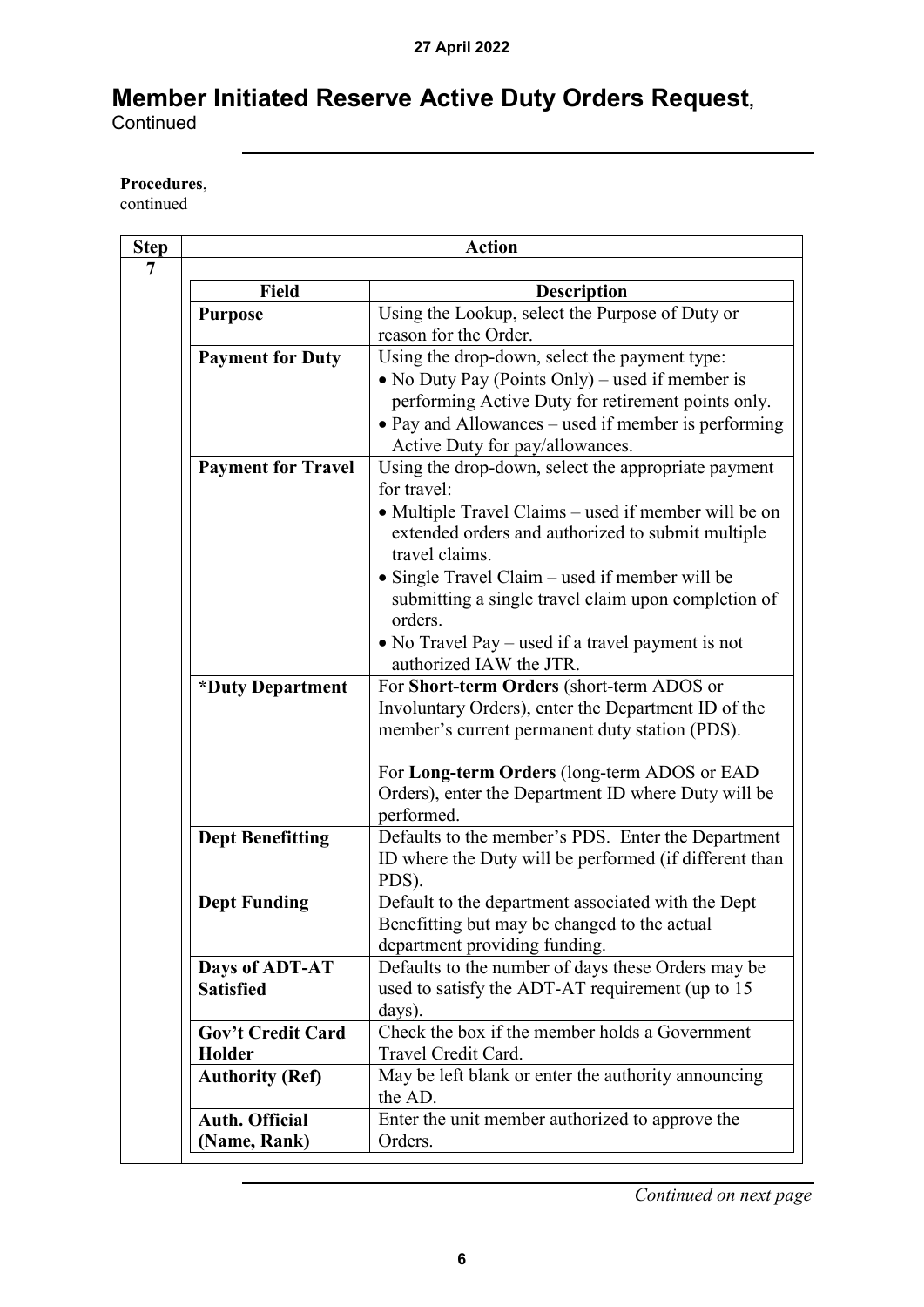#### **Procedures**,

continued

| <b>Step</b> |                                                                | <b>Action</b>                                           |                         |  |  |  |  |
|-------------|----------------------------------------------------------------|---------------------------------------------------------|-------------------------|--|--|--|--|
| 8           | Upon completion of the Basic Information section, click Save.  |                                                         |                         |  |  |  |  |
|             | <b>Reserve Orders</b><br>Travel<br><b>Notes</b><br>Funding     | Leave<br>Approval                                       |                         |  |  |  |  |
|             | <b>EMP</b><br><b>KAYLEE FRYE</b>                               | Empl ID: 1234567<br><b>Empl Record:</b>                 | 0<br>Go                 |  |  |  |  |
|             | <b>Trans ID:</b><br>$\mathbf{0}$                               | <b>Order Action:</b>                                    |                         |  |  |  |  |
|             | Order Begin Date: 02/14/2022<br><b>Order End Date:</b>         | <b>Order Type:</b><br>Reserve<br>Order Status: Proposed |                         |  |  |  |  |
|             | 02/25/2022                                                     |                                                         |                         |  |  |  |  |
|             | # of Days / Term:<br>12 / ShortTerm                            | Duty Type:<br>Active Duty for Training-AT               |                         |  |  |  |  |
|             | <b>Duty Department:</b>                                        | <b>Authority:</b><br>10 U.S.C. 12301(b)                 |                         |  |  |  |  |
|             | <b>Empl Category:</b><br><b>SEL</b><br><b>Selected Reserve</b> | <b>TRAYPAY CAT: A Drilling Pay Status</b>               |                         |  |  |  |  |
|             | <b>Basic Information</b>                                       |                                                         |                         |  |  |  |  |
|             | Purpose:<br>AT                                                 | <b>Q STRUCTURED TRAINING - GENERAL</b>                  | Route for Authorization |  |  |  |  |
|             | <b>Payment for Duty:</b><br>Pay and Allowances                 |                                                         |                         |  |  |  |  |
|             | Single Travel Claim<br><b>Payment for Travel:</b>              |                                                         |                         |  |  |  |  |
|             | *Duty Department:<br>007496<br><b>Dept Benefiting:</b>         | <b>Q</b> SEC ST PETE ADMIN/PERS DIV                     |                         |  |  |  |  |
|             | 007496<br><b>Dept Funding:</b><br>008073                       | <b>Q</b> SEC ST PETE ADMIN/PERS DIV                     |                         |  |  |  |  |
|             | Days of ADT-AT Satisfied:<br>12                                | Q D7 PLNG & FORCE RDNS DIV (DX)                         |                         |  |  |  |  |
|             | <b>Authority (Ref):</b>                                        | Govt Credit Card Holder:                                |                         |  |  |  |  |
|             | Inara Serra, YNC<br>Auth. Official (Name, Rank):               |                                                         |                         |  |  |  |  |
|             |                                                                |                                                         |                         |  |  |  |  |
|             |                                                                |                                                         |                         |  |  |  |  |
|             | Contingency                                                    |                                                         |                         |  |  |  |  |
|             | $\triangleright$ Compliance                                    |                                                         |                         |  |  |  |  |
|             | $\boxed{=}$ Save                                               |                                                         | <b>B</b> . Add          |  |  |  |  |
|             |                                                                |                                                         |                         |  |  |  |  |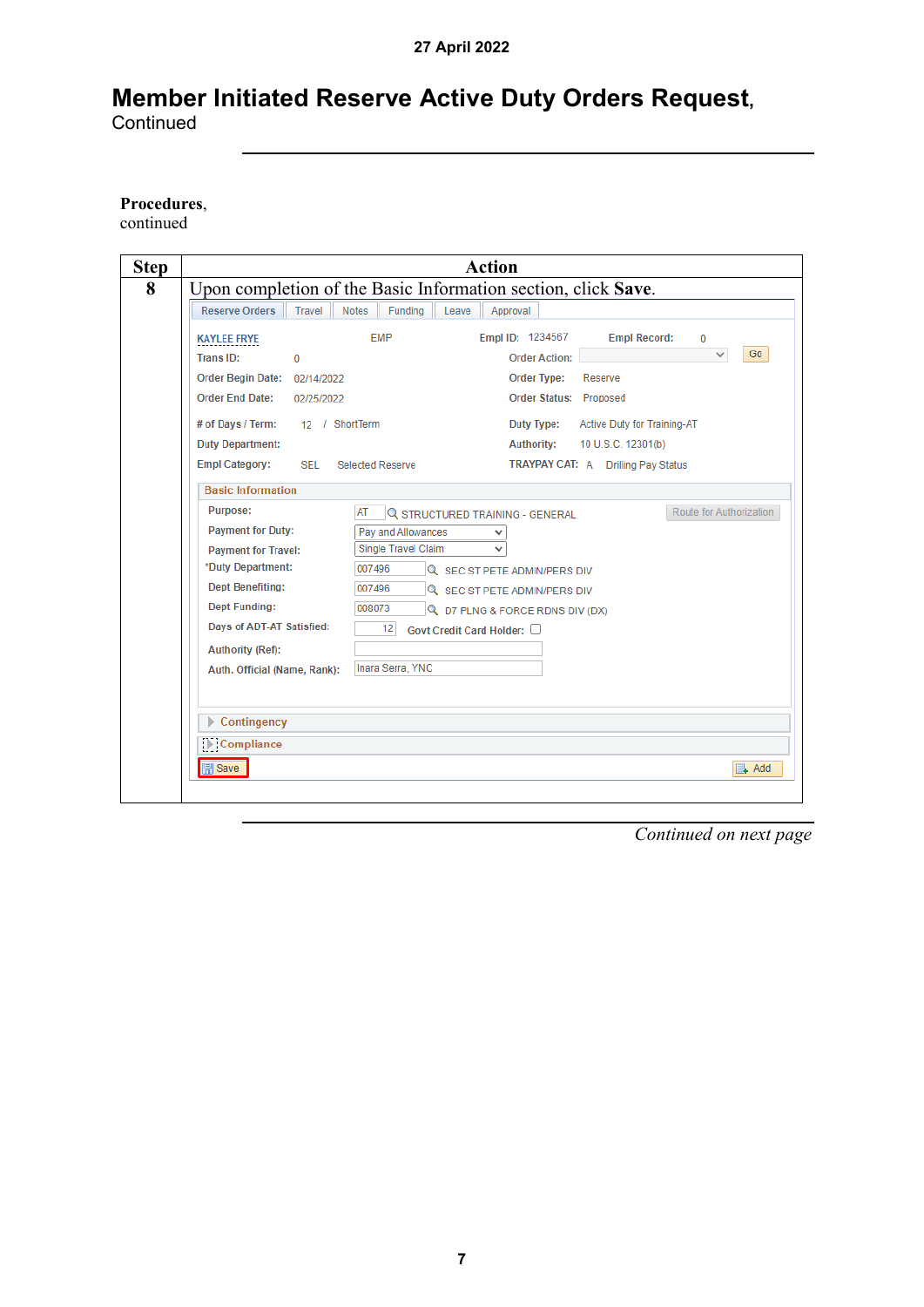#### **Procedures**,

continued

| <b>Step</b> |                                                                                                                                                               | <b>Action</b>                                                                      |  |  |  |  |  |
|-------------|---------------------------------------------------------------------------------------------------------------------------------------------------------------|------------------------------------------------------------------------------------|--|--|--|--|--|
| 9           | Upon saving, a Trans ID will populate, and the Route for Authorization button<br>will unlock.                                                                 |                                                                                    |  |  |  |  |  |
|             | <b>Click Route for Authorization.</b>                                                                                                                         |                                                                                    |  |  |  |  |  |
|             | <b>NOTE:</b> Orders will NOT route for authorization/approval if a member is in a<br>non-compliant status. The discrepancy MUST be corrected before the Order |                                                                                    |  |  |  |  |  |
|             | <b>Reserve Orders</b><br><b>Travel</b>                                                                                                                        | may be routed for authorization/approval.<br>Notes<br>Funding<br>Leave<br>Approval |  |  |  |  |  |
|             | <b>KAYLEE FRYE</b>                                                                                                                                            | Empl ID: 1234567<br><b>Empl Record:</b><br><b>EMP</b>                              |  |  |  |  |  |
|             | Trans ID:<br>2747989                                                                                                                                          | Go<br><b>Order Action:</b>                                                         |  |  |  |  |  |
|             | Order Begin Date: 02/14/2022                                                                                                                                  | Order Type:<br>Reserve                                                             |  |  |  |  |  |
|             | <b>Order End Date:</b><br>02/25/2022                                                                                                                          | Order Status: Proposed                                                             |  |  |  |  |  |
|             | # of Days / Term:<br>12 / ShortTerm                                                                                                                           | Active Duty for Training-AT<br>Duty Type:                                          |  |  |  |  |  |
|             | <b>Duty Department:</b>                                                                                                                                       | <b>Authority:</b><br>10 U.S.C. 12301(b)                                            |  |  |  |  |  |
|             | <b>Empl Category:</b><br><b>SEL</b>                                                                                                                           | <b>Selected Reserve</b><br><b>TRAYPAY CAT: A Drilling Pay Status</b>               |  |  |  |  |  |
|             | <b>Basic Information</b>                                                                                                                                      |                                                                                    |  |  |  |  |  |
|             | Purpose:                                                                                                                                                      | Route for Authorization<br>AT<br><b>Q STRUCTURED TRAINING - GENERAL</b>            |  |  |  |  |  |
|             | <b>Payment for Duty:</b>                                                                                                                                      | Pay and Allowances                                                                 |  |  |  |  |  |
|             | <b>Payment for Travel:</b><br>*Duty Department:                                                                                                               | Single Travel Claim<br>007496<br><b>Q SEC ST PETE ADMIN/PERS DIV</b>               |  |  |  |  |  |
|             | <b>Dept Benefiting:</b>                                                                                                                                       | 007496<br><b>Q SEC ST PETE ADMIN/PERS DIV</b>                                      |  |  |  |  |  |
|             | <b>Dept Funding:</b>                                                                                                                                          | 008073<br>Q D7 PLNG & FORCE RDNS DIV (DX)                                          |  |  |  |  |  |
|             | Days of ADT-AT Satisfied:                                                                                                                                     | 12<br>Govt Credit Card Holder:                                                     |  |  |  |  |  |
|             | Authority (Ref):                                                                                                                                              |                                                                                    |  |  |  |  |  |
|             | Auth. Official (Name, Rank):                                                                                                                                  | Inara Serra, YNC                                                                   |  |  |  |  |  |
|             |                                                                                                                                                               |                                                                                    |  |  |  |  |  |
|             | Contingency                                                                                                                                                   |                                                                                    |  |  |  |  |  |
|             | Compliance                                                                                                                                                    |                                                                                    |  |  |  |  |  |
|             | <b>日</b> Save                                                                                                                                                 | <b>EL</b> Add                                                                      |  |  |  |  |  |
|             |                                                                                                                                                               |                                                                                    |  |  |  |  |  |

*Continued on next page*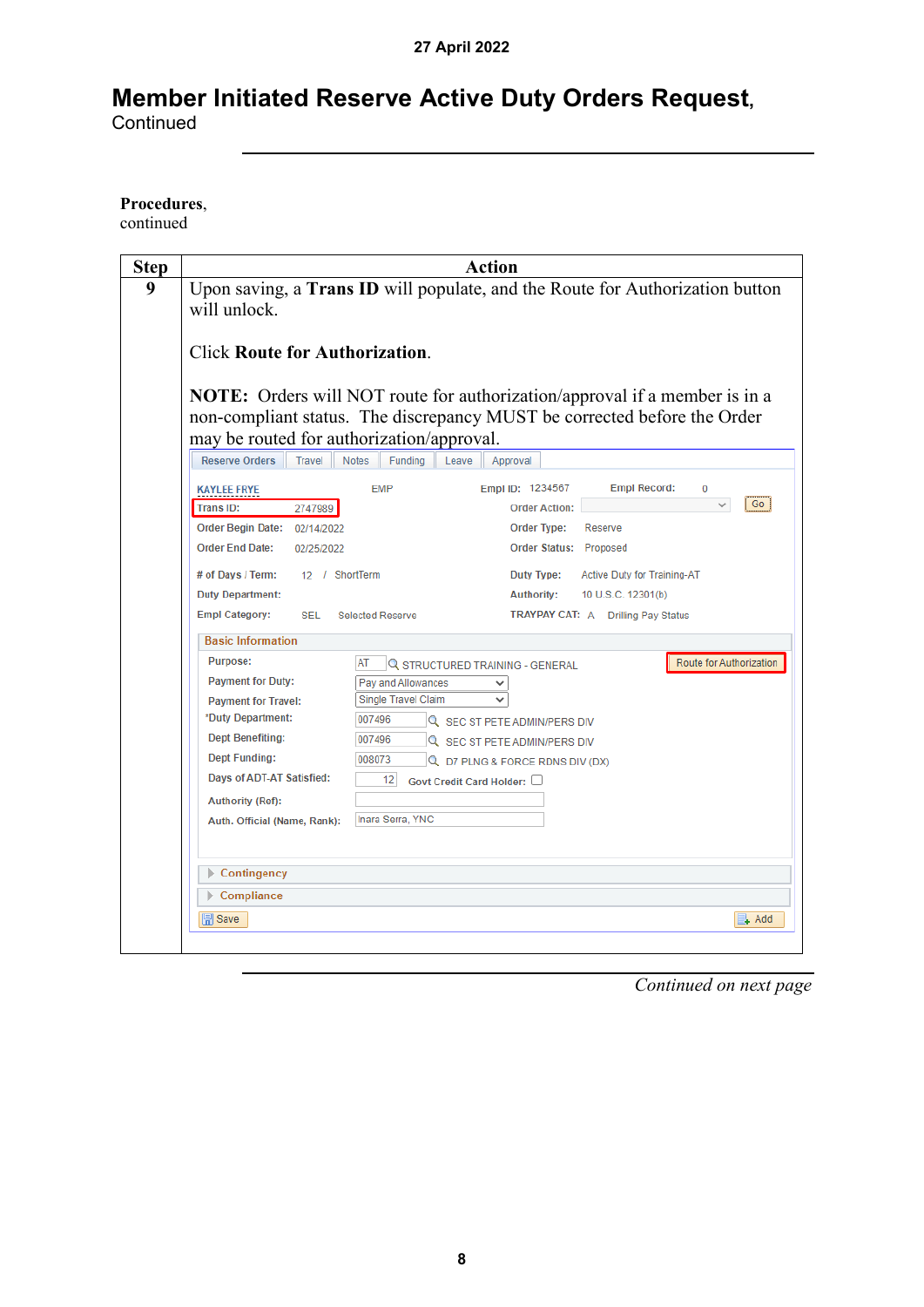#### **Procedures**,

continued

| <b>Step</b> | <b>Action</b>                                                                                                                      |  |  |  |  |  |
|-------------|------------------------------------------------------------------------------------------------------------------------------------|--|--|--|--|--|
| 10          | The Approval tab will display.                                                                                                     |  |  |  |  |  |
|             | • Approval Type – May default to Authorize Order. Using the drop-down,                                                             |  |  |  |  |  |
|             | select Recommend Order.                                                                                                            |  |  |  |  |  |
|             | • User ID – Enter the Employee ID or use the Lookup to locate the command                                                          |  |  |  |  |  |
|             | representative authorized to approve the Order.                                                                                    |  |  |  |  |  |
|             | • Comment – Enter any comments for the Approver.                                                                                   |  |  |  |  |  |
|             |                                                                                                                                    |  |  |  |  |  |
|             | Click Submit.                                                                                                                      |  |  |  |  |  |
|             | <b>Reserve Orders</b><br>Notes<br><b>Funding</b><br><b>Travel</b><br>Approval<br>Leave                                             |  |  |  |  |  |
|             |                                                                                                                                    |  |  |  |  |  |
|             | <b>Empl Record:</b><br>$\Omega$<br>Empl ID: 1234567<br><b>EMP</b><br><b>KAYLEE FRYE</b><br>Go<br><b>Order Action:</b><br>Trans ID: |  |  |  |  |  |
|             | 2747989<br><b>Order Type:</b><br>Reserve                                                                                           |  |  |  |  |  |
|             | Order Begin Date: 02/14/2022<br><b>Order End Date:</b><br>Order Status: Proposed<br>02/25/2022                                     |  |  |  |  |  |
|             |                                                                                                                                    |  |  |  |  |  |
|             | <b>Route for Approval</b>                                                                                                          |  |  |  |  |  |
|             | Recommend Order<br><b>Approval Type:</b>                                                                                           |  |  |  |  |  |
|             | 9876543<br><b>Inara Serra</b><br>User ID:                                                                                          |  |  |  |  |  |
|             | 007496<br><b>Dept of Approving</b><br>SEC ST PETE ADMIN/PERS DIV<br>SPO:                                                           |  |  |  |  |  |
|             | Comment:                                                                                                                           |  |  |  |  |  |
|             |                                                                                                                                    |  |  |  |  |  |
|             |                                                                                                                                    |  |  |  |  |  |
|             | Submit                                                                                                                             |  |  |  |  |  |
|             | <b>圖</b> Save<br>$\mathbb{R}$ . Add                                                                                                |  |  |  |  |  |
|             |                                                                                                                                    |  |  |  |  |  |